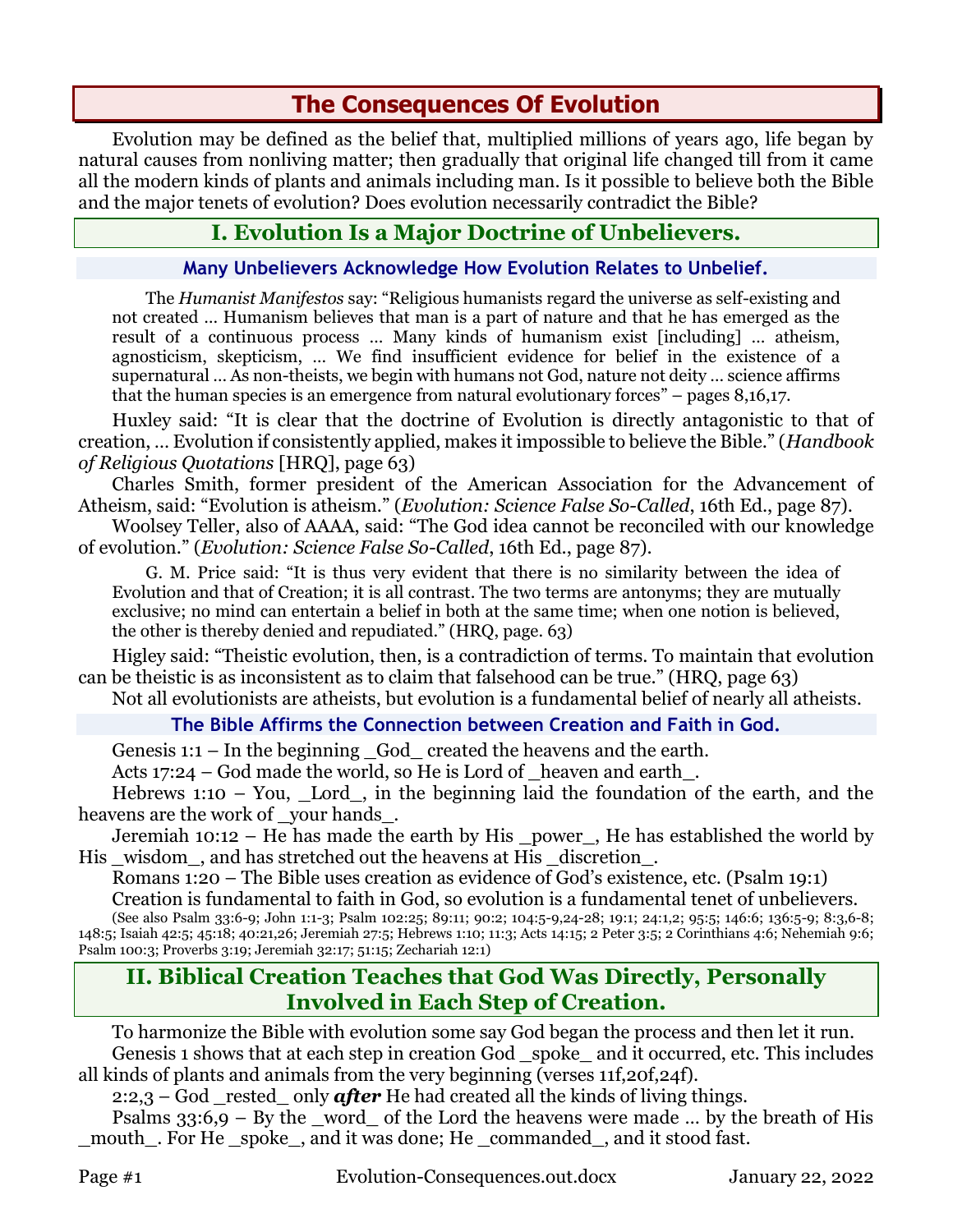John 1:1-3 – All things made through Him, and without Him \_nothing\_ was made.

2 Peter 3:5 – by the \_word of God\_ the heavens were of old, and the earth.

Whereas naturalistic evolution *removes* God completely from the origin of earth and living things, Theistic Evolution and Progressive Creation seriously *distance* Him from that process.

### **III. Evolution Says Life Began from Non-Living Matter by Accident. The Bible Says Life Came from the Living God.**

Sir Oliver Lodge said: "The law of evolution not only studies change and progress, it seeks to trace sequences back to antecedents; it strains after the origin of all things." (HRQ-60)

"I think a scientist has no choice but to approach the origin of life thru a hypothesis of spontaneous generation … One has only to contemplate the magnitude of this task of evolution of primeval life from inorganics to concede that the spontaneous generation of a living organism is impossible. Yet here we are – as a result, I believe, of spontaneous generation." (George Wald quoted in *Torch*, 7/75, page 13).

Genesis 1:11,20,24,26 – Living creatures were created by the eternal, living  $\,$  God  $\,$ .

Acts 17:24-29 – God gives life, breath, and all things. In Him we live, and move, and have our being, because we are His offspring.

One of the most firmly established laws of science is the Law of Biogenesis, which says that life comes only from living things. The Bible agrees with this scientific fact, for it says that life came from the eternally living Creator (compare also Acts 14:15).

## **IV. Evolution Says All Current Kinds of Life Came from Previous Different Kinds. The Bible Says All Basic Kinds of Living Things Were Created at the Beginning and Reproduce After Their Kind.**

Theistic evolutionist Neal Buffaloe wrote that, "species developed through change and the inheritance of change until the present time … virtually all biologists of the present day accept evolution as an explanation for the variety of living forms…" (*Gospel Anchor*, 7/78, page 22).

Genesis 1:11,12 – God made the kinds of plants to reproduce after their kind.

Genesis 1:21,22 – On the fifth day God created every kind of living thing in the water and *\_*every*\_* kind of bird. They all reproduced "after their kind." All the kinds have existed since the beginning, and they always form the same kind of offspring as the parents were.

Genesis 1:24,25 – On the sixth day God made the land animals after its  $\,$  kind  $\,$ .

Matthew 7:15-20 – The principle that things reproduce after their own kind should be used to recognize a false teacher. But if evolution is true then, given enough time, thistles could produce grapes. So given enough time, maybe false teaching could lead to salvation and true teaching could lead to error! (Compare Matthew 12:33; Luke 6:44.)

Galatians 6:7,8 – Don't be deceived, God is not mocked. We \_reap\_ what we \_sow\_. Sow to the flesh and you reap \_corruption\_; sow to the Spirit and reap \_eternal life\_ (compare 5:16-26). But if it were true that sowing long enough could lead us to reap something different, then if we live in sin long enough maybe we could still get eternal life. Or maybe if we live faithfully long enough we could still be lost! But such views *mock God*, and those who believe them are *deceived*. (Compare James 3:12.)

1 Peter 1:23-25 – The word of God is spiritual seed which causes us to be born again as children of God, like physical seeds which reproduce plants. If plants could reproduce different kinds given enough time, then perhaps after enough time had past, obeying the gospel would make us, not children of God, but children of the devil!

Passages throughout the Bible teach that living things reproduce after their kind. To deny this principle is to deny the New Testament, the teachings of Jesus Himself, and the very basis on which God will determine who will or will not receive eternal life!

Whether atheistic or theistic, evolution simply cannot be reconciled with truth.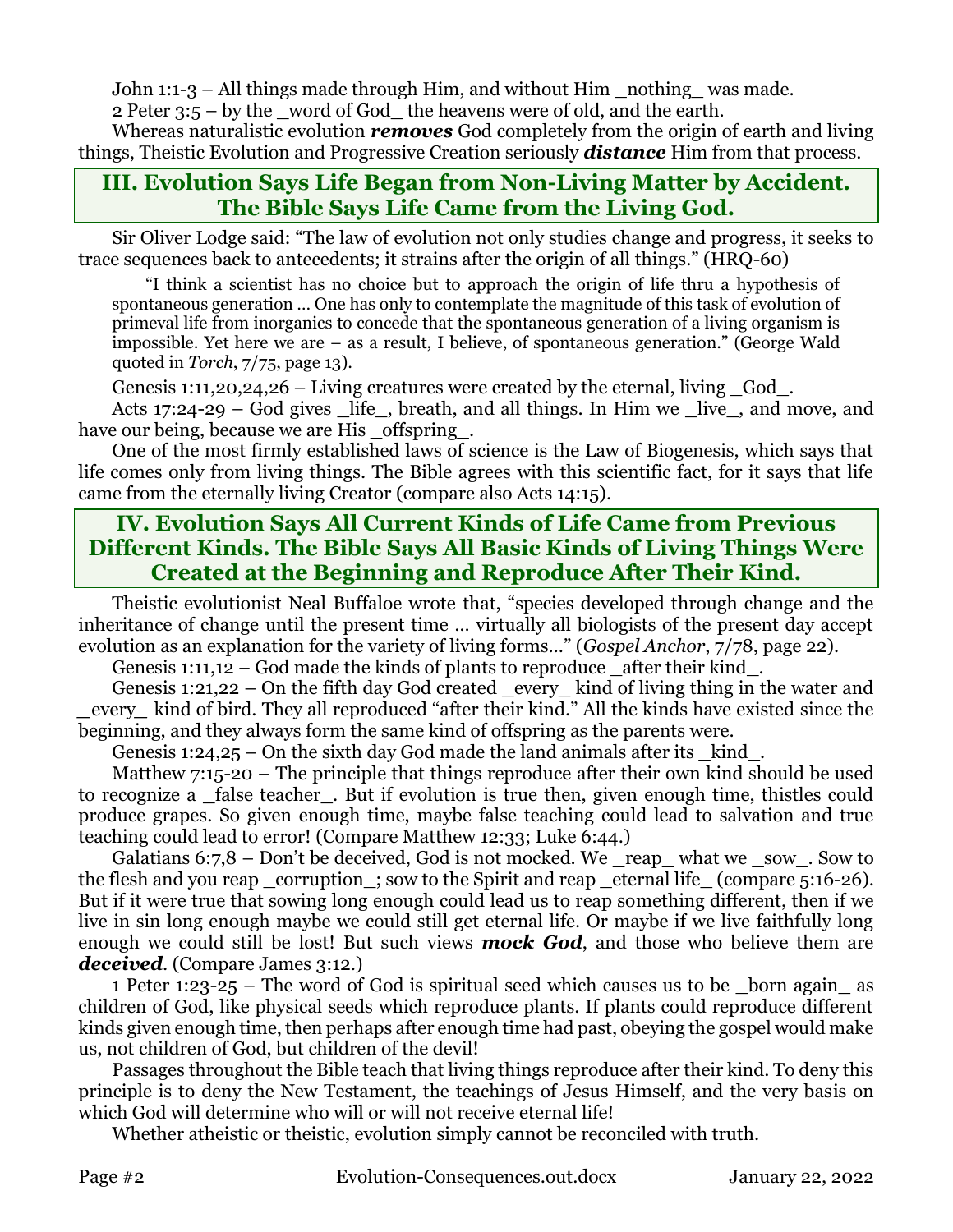### **V. Evolution Says the Universe Took Billions of Years to Evolve. The Bible Says All Was Created in Six Days.**

In a *Statement Affirming Evolution as a Principle of Science* (1977), the American Humanist Association said: "It is also verifiable today that very primitive forms of life, ancestral to all living forms, came into being thousands of million of years ago." (*Christian Citizen*, 5/81, page 1)

Genesis 1:31-2:3, says God made everything in \_six\_ days then rested on the seventh day. 95% of the time the Bible word "day" means a natural day (24 hours) or the daylight period of a day. Consider the evidence that the days in Genesis 1 are natural days of essentially 24 hours.

### **1. The Time Element in Bible Miracles Must Always Be Taken Literally.**

A miracle is an event impossible by natural law that occurs by the supernatural intervention of God. Each supernatural aspect of Bible descriptions of miracles must be taken literally. One of the supernatural aspects of Bible miracles is the time element. To argue for long ages in creation is to weaken its supernatural character, making it easier to believe life could develop naturally.

### **2. Each Creation "Day" Is Defined as Consisting of "Evening and Morning."**

The context shows the morning is the daylight period and evening is darkness.

 $1:3-5$  – God made  $\_\text{day}$  and  $\_\text{night}$ . This was the evening and the morning.

 $1:16$  – The sun is said to rule the day and the moon to rule the night. Was this millions of years of darkness then millions of years of light? No life could survive such "days."

Bible passages use both "evening" and "morning" together 35 times. Such language always refers to 24-hour days in passages of history or doctrine. Consider these examples:

Exodus 18:13 – On the next *\_*day*\_*, Moses sat to judge the people; and the people stood before Moses from morning to evening.

Ezra  $3:3,4$  – The people offered the *morning and evening* offerings.

### **3. The Days Are Counted and Distinguished One from Another.**

Each day of creation is counted, listed, and identified by a sequential (ordinal) number: first, second, etc. See Genesis 1:8,13,19,23,31; 2:2,3; Exodus 20:11; 31:17; Hebrews 4:4.

Similar examples occur over 200 times. When this occurs in contexts of history or doctrine, "day" always without exception refers to literal, consecutive, sequential days.

### **4. God Rested the 7th Day**

Genesis 2:2,3 – God rested the \_seventh\_ day. Did that "day" last millions of years?

Exodus 20:11 – For in six days the Lord made the heavens and the earth and rested the \_seventh\_ day. So the Lord blessed the Sabbath day and hallowed it. (31:17)

Hebrews  $4:4 - And God$  rested on the seventh day from all His works.

God's resting on the seventh day was the basis of the 7-day week and the 7th-day Sabbath. But if the seventh day of creation was a literal 24-hour day, then so were the other six days.

### **5. Plants and Animals Could Not Survive Millions of Years Without One Another.**

Plants were made the third day, but no animals till the fifth and sixth days. Many plants cannot even reproduce without animals. Many need bees and other insects to pollinate them. But if the days were millions and millions of years, how could plants survive so long without animals?

### **6. Other passages tell us God made heaven and earth in six days.**

Exodus 20:11 – For in six days the Lord made the heavens and the earth,  $(31:17)$ 

Over 600 times "days" is used in the plural in the Bible in books of history, doctrine, or poetry. Always, without exception, the word refers to literal days in such contexts.

In books of history or doctrine, over 200 times "days" is used with a number that counts the days. Always, without exception, the word refers to literal, consecutive, sequential days.

More specifically, ten times the Bible describes an event as occurring "in X days." Always without exception, the meaning is literal, consecutive days.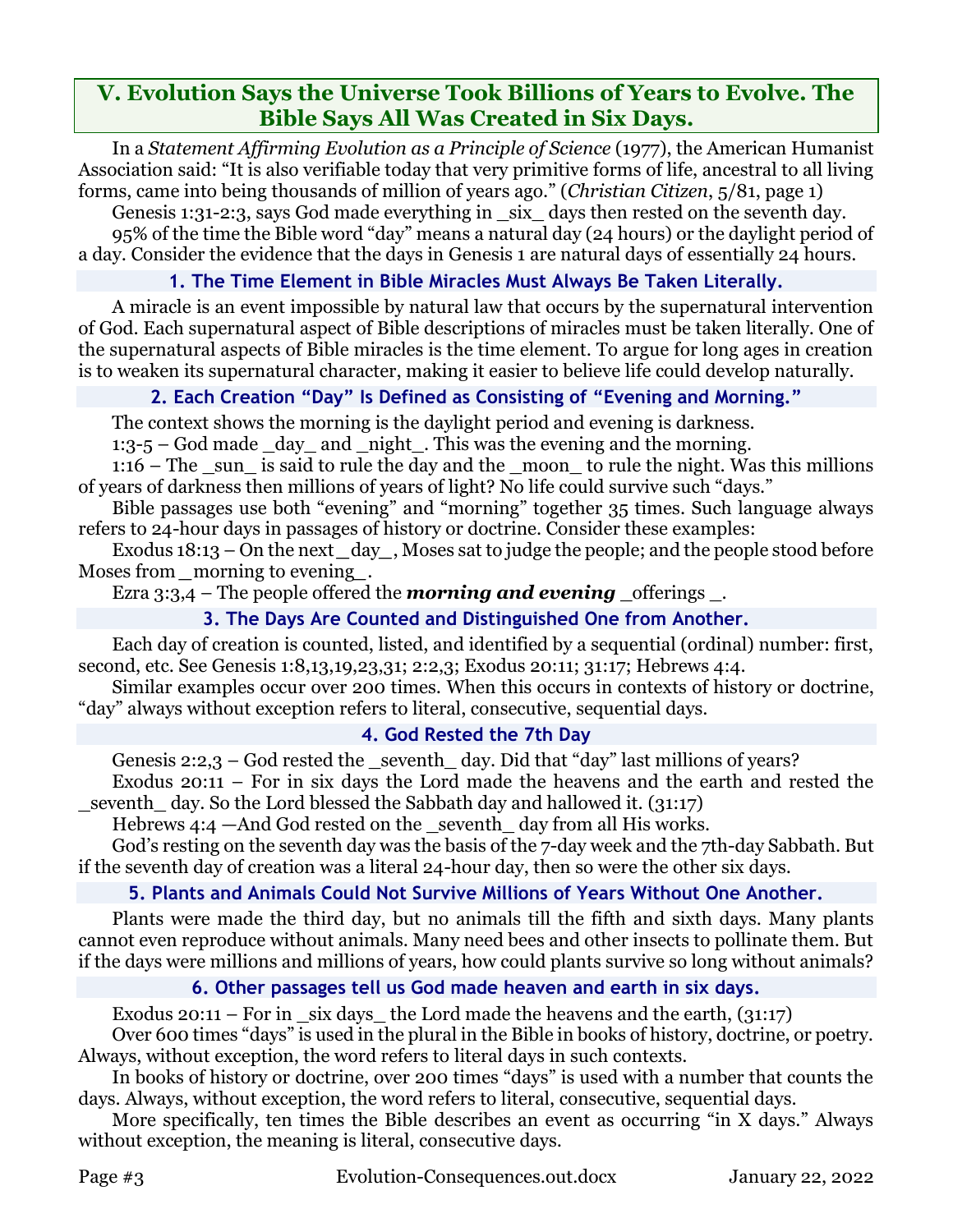We will see evolution cannot be harmonized with the Bible, even if we take the view the days were long periods. So why take a view that contradicts the apparent meaning of the Bible simply to satisfy an unproved, man-made theory with which the Bible can never harmonize anyway?

### **VI. Evolution Says Man Came from the Animals, So Is Just an Animal. The Bible Says Man Is in God's Image, Unique from the Animals.**

Richard Leakey, a famous paleontologist, said: "There is no law that declares the human animal to be different as seen in this broad biological perspective, from any other animal."

"Few doubt that [man's] closest living relatives are the apes. On this subject, by the way, there has been too much pussyfooting. Apologists … state or imply that man is not really descended from an ape or monkey at all, but from an earlier common ancestor. In fact, that common ancestor would certainly be called an ape or monkey in popular speech by anyone who saw it. Since the terms ape and monkey are defined by popular usage, man's ancestors were apes or monkeys (or successively both). It is pusillanimous if not dishonest for an informed investigator to say otherwise." (George Gaylord Simpson via Evolution: "Science Falsely So-called," pages 51,52)

Genesis  $2:7$  – The Bible says God made man directly from the ground

Genesis 1:26-28 says man was made \_in God's image\_. As a result, God gave men dominion over animals. Note that we are not equal with animals, nor are we just advanced animals. We have dominion over the animals, even as we do over the rest of the earth.

Psalm 8:4-8 – God placed man over all creation, including all \_animals\_ (compare Hebrews 2:6-8).

1 Corinthians 11:7 – Man is the \_image\_ and glory of God.

James 3:9,10 – Men should not curse other men, because they are in the likeness of God. (Genesis 9:6) This teaching is treated as historical truth throughout the Bible.

If we evolved from the animals, we are just animals. But if we were created in God's image, then we are distinct from the animals and have dominion over them.

### **VII. Evolution Says Woman Evolved from Previously Existing Animals. The Bible Says God Formed Woman from the Side of Man.**

Genesis 2:21,22 – Woman was formed from \_a rib\_ taken from the side of man, after God had caused the man to sleep.

There is no way to believe the Bible and still believe woman evolved from lower animals. If she evolved from lower animals, why did God could not simply say woman developed from other animals over a period of many ages.

1 Corinthians 11:8,9 – The man was not created for \_woman\_ but the woman for \_man\_.

1 Corinthians 15:22,45,47 and 1 Timothy 2:13 likewise confirm the Genesis account of the creation of the woman.

We must either accept the Bible and reject evolution, or else accept evolution and reject the Bible. There can be no compromise or harmonizing them.

### **VIII. Evolution Says There Was No Original Man and Woman, So Marriage Gradually Evolved. The Bible Says God Ordained Marriage for the Original Man and Woman.**

#### **Was There an Original Man and Woman?**

Genesis 2:7,21-24; 3:19 – Man was made from  $\det$  and woman from man's rib

Genesis 3:20 – Woman was named "Eve" because she was \_mother of all living

Genesis 5:1-5; 1 Chronicles 1:1; Luke 3:38 – Adam is listed in genealogies, but he is the *first*  man. Were these other men mere legends? Was Jesus just a legend?

Matthew 19:4-6 – God made *male and female*. These *two* become one in marriage (one man and one woman). Jesus confirms one original man and one original woman.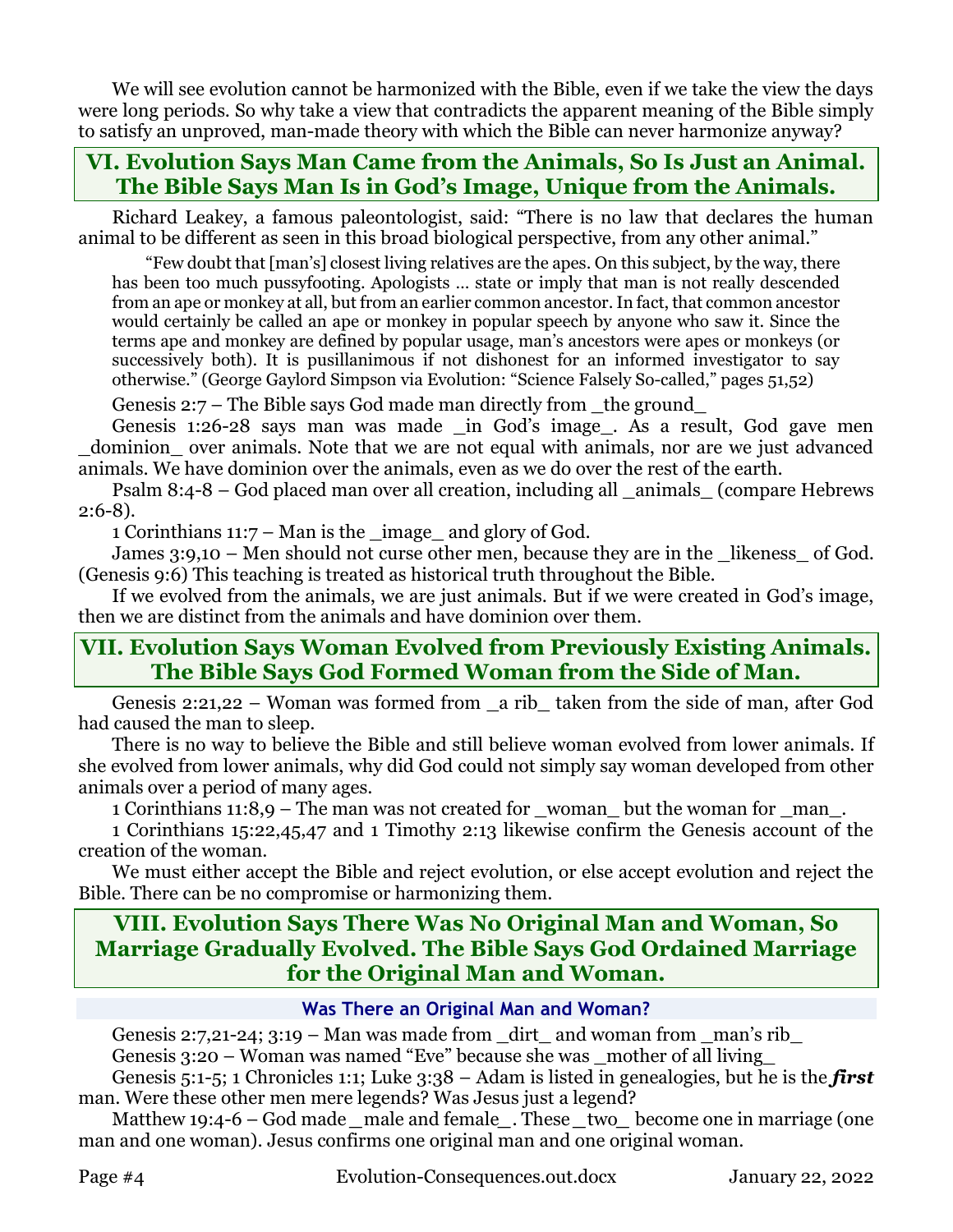1 Corinthians 15:22,45,47 – Adam was the \_first man.

1 Timothy 2:13 –  $\Delta$ dam was created first, then Eve. (Jude 14; 2 Cor. 11:3)

To consider Adam a legend is to deny the historical accuracy of many parts of Scripture, including Jesus' teaching, and to compel one to believe that Jesus was merely a legend.

#### **How Was Marriage Instituted?**

Genesis 2:24 – Marriage is ordained of God, part of that which is "very good" (1:26-28,31).

Matthew 19:3-9 – Jesus quoted Genesis 2:24 to teach that, what God has \_joined together\_, let not man put asunder.

Ephesians 5:31 – Paul also by inspiration quoted Genesis 2:24 and compared marriage to the relationship between Jesus and \_the church\_ (Ephesians 5:22-25,31-33).

The New Testament expressly confirms the Genesis account of the origin of man and woman and of marriage. And that destroys evolution (theistic or atheistic), as well as the rationale for feminism, homosexuality, and other views that belittle marriage.

## **IX. Evolution Implies that, Like Animals, Man Is Wholly Material and Ceases to Exist at Death. The Bible Says Man Still Exists after Death.**

According to Raymo, almost all scientists believe that the idea of a human soul is a "bankrupt notion"; consequently Darwinists consider it "almost a truism" that we are "merely a computer made of meat." (via *Impact*. 6/2001)

2 Corinthians 4:16-5:1 – Man has both an \_inner\_ man and an outer man. When this earthly tabernacle is dissolved, we have an eternal home with God in the heavens.

Luke  $16:19-31$  – After death, Lazarus and the rich man continued to exist in a state of comfort or anguish, depending on how they lived in this life (verses 24,25).

Matthew 22:23-33 – Jesus argued for the resurrection by showing God is not the God of the dead but of the living. But this was said about men who were physically dead!

Matthew  $25:46$  – In the judgment the wicked will go into everlasting punishment, but the righteous into eternal life.

1 Corinthians 15:20-22 – When Jesus comes again all shall be made \_alive\_. (Romans 2:5-11; I Thessalonians 4:16-18; 5:9,10; Revelation 20:11-15)

## **X. Evolution Says Death Was a Necessary Part of Man's Development. The Bible Says There Was No Death Until After Man Sinned.**

### *The Bible teaches death is a curse, an enemy, that came as a consequence of sin.*

Death is a destructive, decay process. How can it be part of creation?

Genesis 1:31 – All that God made in creation was \_very good\_. On the other hand, the Bible presents death as an enemy, a curse, the power of the devil (Genesis 2:16,17: 3:17-19; 1 Corinthians 15:26,51-57; Hebrews 2:14,15; Revelation 21:4; 22:3). How can this be "very good"?

Genesis 2:16,17; 3:17-19 – As a result of sin man would return to the dust (compare Psalm 104:29; Ecclesiastes 12:7). Later he was cut off from the tree of life so he could not live forever  $(3:22-24).$ 

1 Corinthians  $15:21,22$  – In Adam all  $\_\text{die}\_\text{e}$ .

Hebrews 2:14,15 – The devil has the power of death. Jesus had to die and be raised to defeat the power of Satan, thereby delivering man from the fear of death.

Revelation 21:4; 22:3 – Heaven will have none of the problems caused by the curse of sin.

If death existed as a natural part of man's development, how can it be the power of the devil? How can it be a consequence of sin? Why would Jesus want to defeat it?

### *There is no record of animal death before man sinned.*

Genesis 1:28,29; 2:16;  $3:2 -$  Before sin, man ate herbs and the fruit of the trees. Genesis  $1:30 - In$  creation God also ordained that animals eat herbs.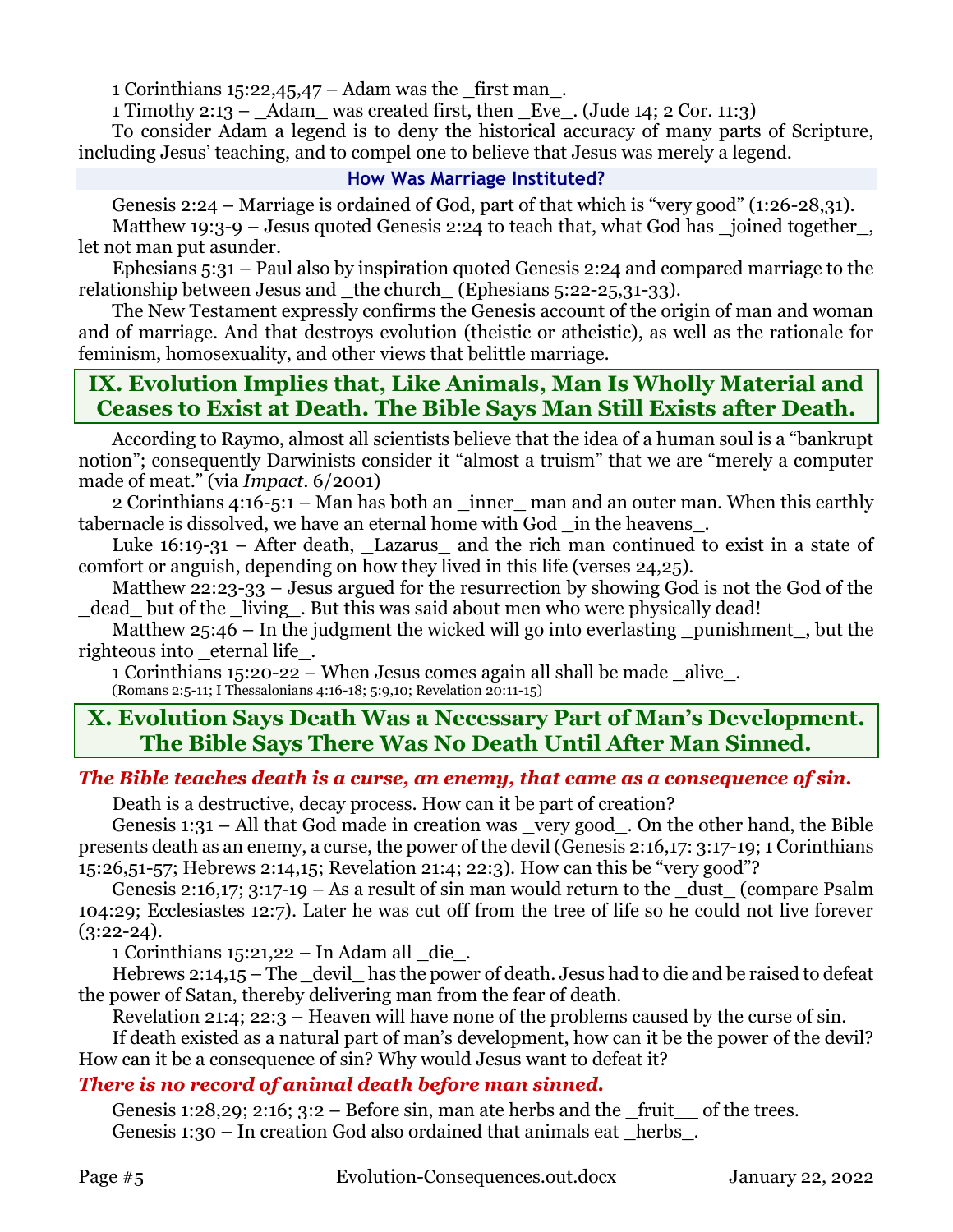Genesis  $3:21$  – After the sin, God clothed people with animal skins. Genesis 9:3 – Only after sin occurred did God ordain for animals to be man's \_food\_.

### *Sin brought the curse of death on the whole earth.*

Genesis  $3:17$  – The ground was cursed after man sinned.

Romans  $8:19-22$  – The whole creation is subject to futility so it groans and labors.

God says: "by \_man\_ came death" (1 Corinthians 15:21). The doctrine of death is taught throughout the Bible. Evolution and progressive creation cannot be harmonized with Scripture.

## **XI. Evolution Says New Kinds of Living Things Are (or Could Be) Still Developing. The Bible Says Creation Ceased After 6 Days.**

Andrew Carnegie said that from lower life forms man "had risen to the higher forms. Nor is there any conceivable end to his march to perfection" (Bolton Davidheiser, page 351). Much of the "evidence" used to defend evolution would require that it still be occurring.

The Bible presents creation as a process completed in the original six days.

Genesis 2:1,2 – The heavens and earth and all the host of them were finished in six days (1:31). On the seventh day He *\_*ended*\_* His work and rested from the work He had \_done\_. God did the work, then ceased because the job was done. (compare verse 3)

Exodus 20:11 – God *made* the heaven and earth and the sea and everything in them *\_in six*  days. Then He rested on the seventh day. The process of introducing new kinds of living things is no longer continuing.

Psalm 33:6,9 – The heavens were *made*. God spoke and it was done. The action is complete in the past tense. David confirms Moses.

Acts 17:24 – Paul likewise confirms it. God *\_*made*\_* the world and *everything* in it.

The Bible throughout presents creation as a completed activity. It is not continuing by any means. Evolution again contradicts the Bible, not only in Genesis but repeatedly.

(Hebrews 4:4; Jeremiah 10:12; Psalm 148:5; 104:24; Genesis 5:1,2; Isaiah 42:5; 45:18; etc.)

## **XII. Evolution Says Man Has Evolved to the Pinnacle of His Existence. The Bible Says Man Has Fallen from His Original Exalted State.**

Man was created "very good" (Genesis 1:26,27,31). However, the serpent tempted the woman so she and the man disobeyed God (3:1-7). As a result severe curses came on man and on the earth.

2 Corinthians 11:3 – The serpent \_deceived\_ Eve.

1 Timothy 2:14 – The woman was deceived and fell into \_transgression\_.

Romans  $5:12$  – Through one man (Adam – verse 14) sin entered the world.

1 Corinthians 15:21,22 – The consequence of death passes to \_all men\_

Evolution says man has evolved from lower animals to its highest point, hence, man is better now than he ever has been. However, the Bible repeatedly affirms that, because of sin, man has fallen to an accursed state, not as good as originally.

## **XIII. Evolution Implies There Is No Real Purpose in Life. But the Bible Says Man Was Created to Serve God and Receive God's Blessings.**

George Gaylord Simpson said, "Man is the result of a purposeless and natural process that did not have him in mind." (*Impact*, 6/2001) See also the earlier quotes about Humanism.

Evolutionist Richard Dawkins' said the characteristics of the universe imply that it has "no design, no purpose, no evil and no good, nothing but pointless indifference" (*Impact*, 6/2001)

The Bible says man was deliberately created by God to serve Him and receive His blessings. Ecclesiastes  $12:13$  – The duty of man is to fear God and  $\alpha$  keep His commands

Matthew 6:33 – We should seek first the \_kingdom of God\_ and His righteousness

Romans  $12:1,2$  – Present your bodies a living sacrifice to God.

(Compare 2 Corinthians 5:14,15; Matthew 16:24,25.)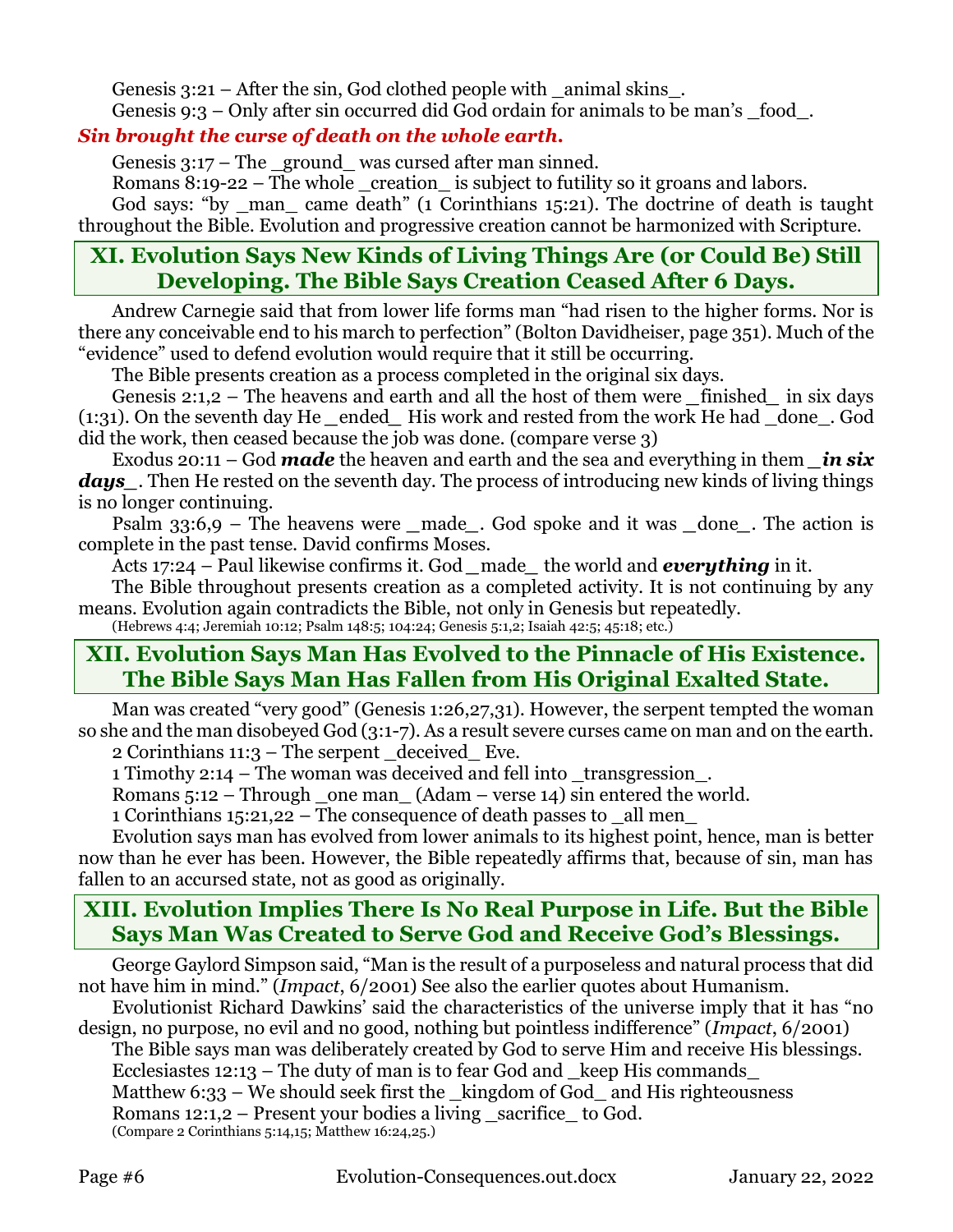## **XIV. Evolution Implies that Man Should Set His Own Standards Based on Human Wisdom. The Bible Says Man Must Depend on the Creator to Reveal Right from Wrong and to Provide Salvation through Jesus.**

#### *Quotes from evolutionists:*

Robert Ingersoll said: "Morality does not come from the clouds; it is born of human want and human experience." (HRQ, p. 57)

Evolutionist George Gaylord Simpson: "Man … is his own master. He can and must decide his own destiny." (Thompson)

Aldous Huxley: "The philosopher who finds no meaning in the world is not concerned exclusively with a problem in pure metaphysics; he is also concerned to prove there is no valid reason why he personally should not do as he wants to do … For myself, as no doubt for most of my contemporaries, … we desired … liberation from a certain system of morality. We objected to the morality because it interfered with our sexual freedom." (Thompson)

#### Dr. Edmund Leach said:

"There can be no source for moral judgments except the scientist himself. In traditional religion, morality was held to derive from God, but God was only credited with the authority to establish and enforce moral rules because He was also credited with supernatural powers of creation and destruction. Those powers have now been usurped by men, and he must take on the moral responsibility that goes with them." (*Focus on the Family Newsletter*, 4/80)

Harlow Shapley, of Harvard Observatory, said: "Our god is humanity; our creed is effective participation in universal evolution." (*Evolution: Science Falsely So-Called*, 19th Ed., p. 81).

A founder of the United Church in Canada is reported to have said, "It is possible through evolution for the human race to produce a greater man than Jesus Christ." (*Evolution: Science Falsely So-Called*, 16th Ed., p. 9).

#### *Teaching of the Bible*

Genesis  $3:5$  – Satan tempted people by appealing to the desire of men to be as  $\,$  God Isaiah 55:8,9 —My ways higher than your ways, and My \_thoughts\_ than your thoughts Jeremiah  $10:23 - It$  is not in  $\mu$  man who walks to direct his own steps.

Proverbs 3:5,6 – Trust in the Lord and lean not on your own \_understanding\_.

2 Timothy 3:16,17 – Scripture is profitable for \_doctrine\_, for reproof, for correction, for instruction …, that the man of God may be … thoroughly equipped for every good work.

Acts 4:12 – There is no other name under heaven by which we must be \_saved\_.

Jesus is not a highly evolved human. He is the Son of God who came in the flesh to die for our sins. By leading people to think they can devise their own solutions and there is no higher source, evolution leads men to deny and ignore God's source of true wisdom, the Bible.

## **XV. Evolution Is the Basis for Many Evil Philosophies and Practices. Creation Encourages People to Live Righteous, Moral Lives.**

This includes the following:

### *Atheism, agnosticism, and humanism*

(See quotations already cited.)

### *Germany and WWI*

Bernhardi believed war "'is a biological necessity' ... In proof thereof such notions of Darwin's as 'The Struggle for Existance,' [sic] 'Natural Selection,' and the 'Survival of the Fittest' are invoked …" Three years later WWI began. (Davidheiser, page 352)

### *Fascism and Hitler's Nazism*

Dr. Raymond Surburg said of Hitler: